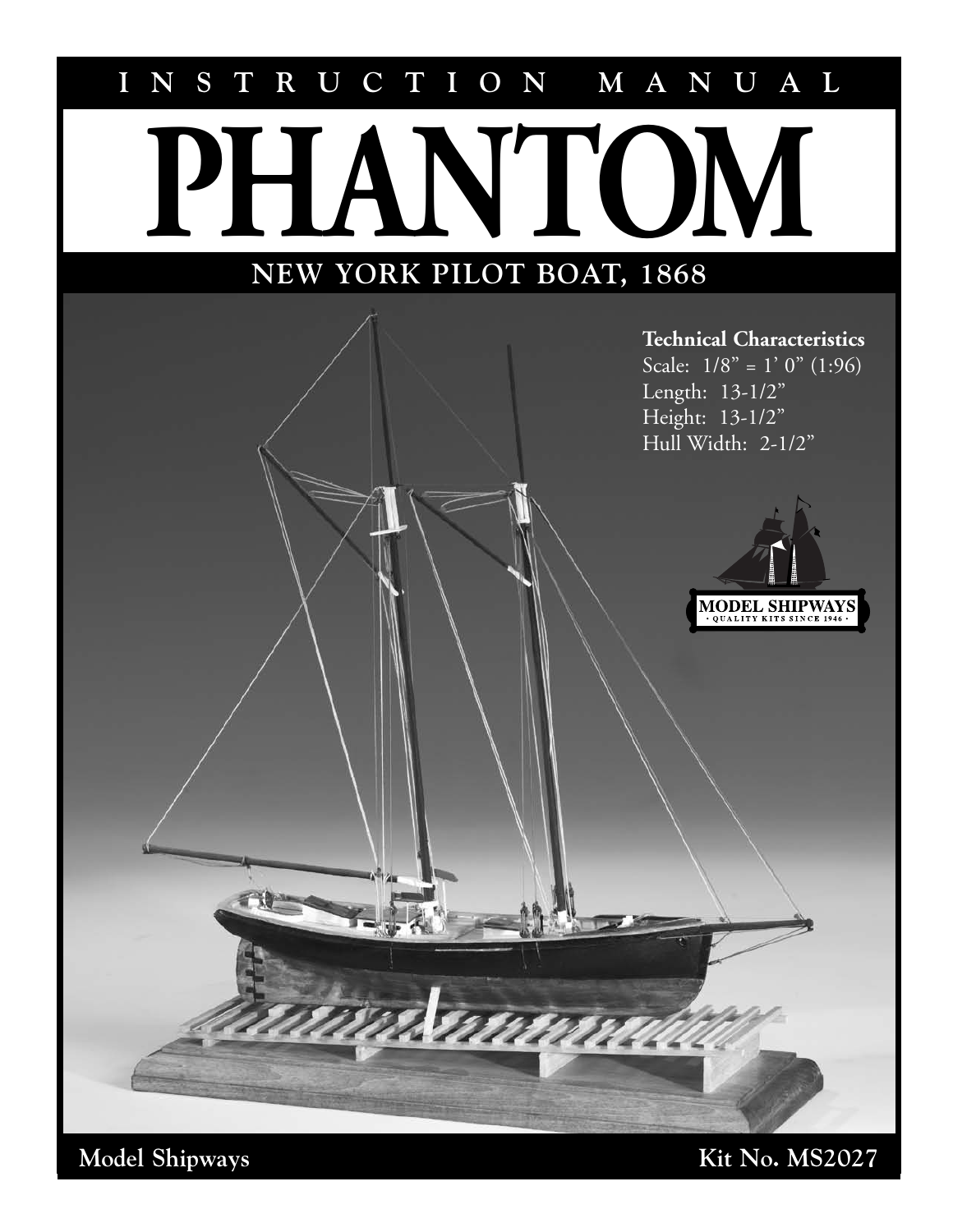# **Model Shipways Kit No. 2027**

# **PHANTOM New York Pilot Boat, 1868**

By George F. Campbell, 1960

Updated Instruction Manual By Ben Lankford

Incorporating suggestions by model builder, Arthur Glaser

The Model Shipways plans for *Phantom* were prepared in 1960 by Mr. George F. Campbell, who passed away several years ago. Mr. Campbell was a noted British marine artist, author, naval architect, and historian. He was a member of the Royal Institute of Naval Architects. One of his most noteworthy publications is China Tea Clippers. He also developed the drawings for the Cutty Sark restoration in England, developed the Model Shipways kit of Rattlesnake, and authored Model Shipways' model handbook, Neophyte Shipmodeler's Jackstay.

The Model Shipways plans for Phantom are based on hull lines provided by Howard I. Chapelle, taken from a builder's half-model in the Smithsonian Institute. Deck details and rigging are based on photo information from the Peabody Museum of Salem, Massachusetts.

©2006 MODEL SHIPWAYS, INC. Sold & distributed by Model Expo, a division of Model Shipways, Inc. • Hollywood, FL 33020 www.modelexpo-online.com





# **A Brief History**

The *Phantom* and *Pet*, sister schooners, were built in 1868-69 at the Lawlor yard in East Boston, Massachusetts for the Boston port pilots. Dennison J. Lawlor designed them, as is evident from his "trademarks": plumb stem, sharp entry, abrupt bilges amidship, very easy run, and drag of keel. These characteristics persist over his long period of successful designing.

*Phantom* was sold to the Sandy Hook (New York) pilots and operated out of New York for several years. On March 14, 1886, Phantom was the first to aid the sinking British liner S. S. Oregon off the coast of Long Island. Her crew oversaw the orderly rescue of 852 people, 400 of whom were aboard when she returned to port. At the time, she was listed as New York Pilot Boat No. 11, displaying those numerals on her main sail. She was lost in the Great Blizzard of March, 1888. The boat keeper, cook, and four seamen went down with the ship.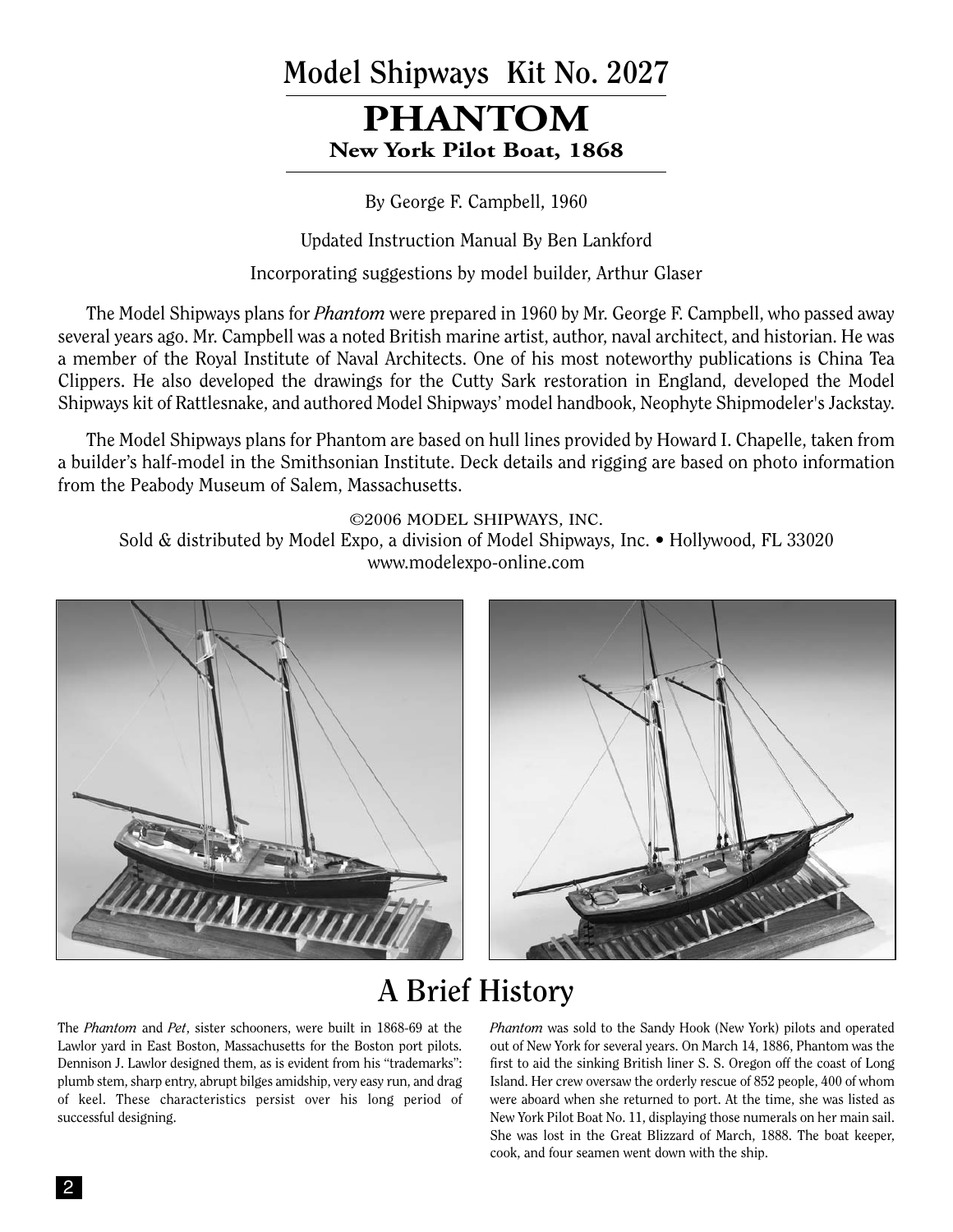# **CONSTRUCTION STAGES & TABLE OF CONTENTS**

| <b>Brief History</b><br><b>Introduction/Credits</b><br>Before You Begin<br>How to Work With the Plans & Parts<br>What You'll Need to Start Construction<br>Painting & Staining the Model                                                                                                                                                | Pg <sub>2</sub><br>Pg <sub>2</sub><br>Pg 4<br>Pg 4<br>Pg 5<br>Pg 6                                                   |
|-----------------------------------------------------------------------------------------------------------------------------------------------------------------------------------------------------------------------------------------------------------------------------------------------------------------------------------------|----------------------------------------------------------------------------------------------------------------------|
| Stage A: Shaping the Pre-Carved Hull<br>1.<br>Hull Templates<br>2.<br>Carving the Hull<br>3.<br>Carving the Deck & Bulwarks                                                                                                                                                                                                             | Pg 6<br>Pg 6<br>Pg 6<br>Pg 6                                                                                         |
| Stage B: Completing the Basic Hull Structures<br>1.<br>Installing the Keel, Stem & Sternpost<br>2.<br>Installing the Rudder<br>3.<br>Drilling the Larger Holes in the Hull<br>4.<br>Holes to Be Drilled as Work Progresses<br>Planking the Deck<br>5.<br>6.<br>Installing the Bulwark Stanchions & Cap Rail<br>Coppering the Hull<br>7. | Pg 8<br>Pg 8<br>Pg 8<br>Pg 8<br>Pg 8<br>Pg 8<br>Pg 8<br>Pg8                                                          |
| Stage C: Mounting the Hull<br>1. Launching Ways<br>Mounting Board with Two Pedestals<br>2.                                                                                                                                                                                                                                              | Pg10<br>Pg10<br>Pg10                                                                                                 |
| Stage D: Adding the Hull Details<br>1.<br>Wheelbox, Companionways & Skylight<br>Britannia Castings<br>2.                                                                                                                                                                                                                                | Pg10<br>Pg10<br>Pg10                                                                                                 |
| Stage E: Mast & Spar Construction<br>1. Shaping the Lower & Top Masts: Fore & Main<br>2. Assembling the Fore & Main Masts<br>3. Shaping the Spars<br>4. Main Boom & Gaff Assemblies<br>5. Mounting the Mast Assemblies & Bowsprit                                                                                                       | Pg10<br>Pg10<br>Pg10<br>Pg <sub>11</sub><br>Pg <sub>11</sub><br>Pg <sub>11</sub>                                     |
| Stage F: General Rigging Information<br>Rigging Sail Lines<br>ı.<br>2.<br>Choosing the Right Size Lines<br>3.<br>Applying Beeswax to the Lines<br>Seizing the Lines<br>4.<br>5.<br>Blocks, Strops & Fittings                                                                                                                            | Pg <sub>12</sub><br>Pg <sub>12</sub><br>Pg <sub>12</sub><br>Pg <sub>12</sub><br>Pg <sub>12</sub><br>Pg <sub>12</sub> |
| Stage G: Standing Rigging<br>Bowsprit Rigging<br>ı.<br>2.<br>Shrouds<br>3.<br><b>Stays</b><br>4.<br>Footropes                                                                                                                                                                                                                           | Pg 13<br>Pg 13<br>Pg13<br>Pg 13<br>Pg 13                                                                             |
| Stage H: Running Rigging<br>1.<br>Fore & Mainsail Rigging<br>2.<br>Jib & Fore Staysail Rigging<br>3.<br>Main Topmast Staysail & Gaff Topsail Rigging<br>4.<br>Belaying the Running Rigging<br>Final Touches<br>5.                                                                                                                       | Pg13<br>Pg 13<br>Pg13<br>Pg 13<br>Pg 13<br>Pg 13                                                                     |
| <b>Scale Conversion Table</b><br><b>Rigging Line Diameters</b><br>Millimeters/Inches Conversion Formulas<br><b>Bibliography</b>                                                                                                                                                                                                         | Pg 14<br>Pg <sub>14</sub><br>Pg <sub>14</sub><br>Pg 15                                                               |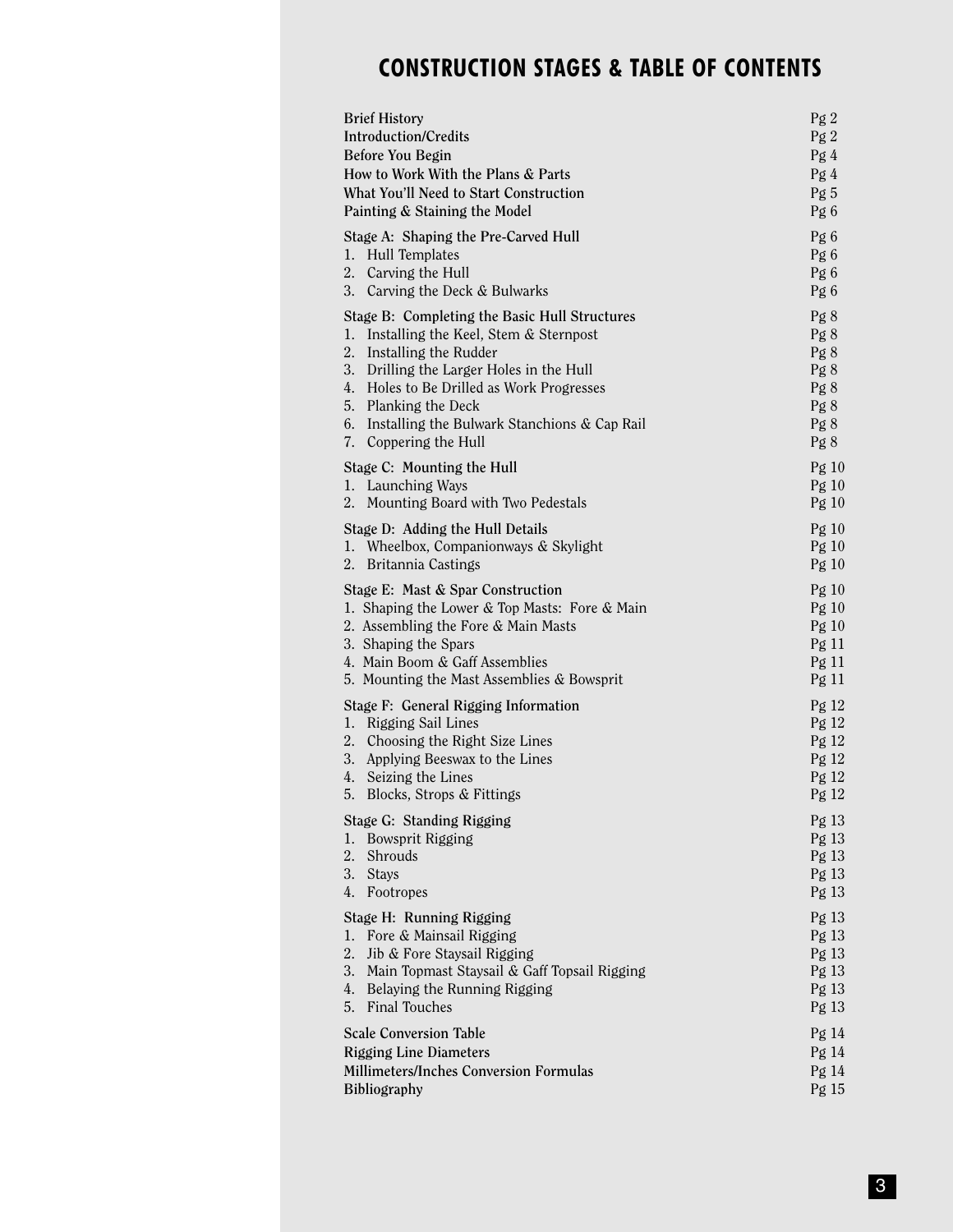**The Phantom is an interesting model for beginner and expert alike. This kit contains a solid hull which has been machined carved from select, mediumhard, fine-grained basswood. This style hull provides a quick and easy lesson in the basic shapes and proportions of hull design and helps to develop woodworking skills. Although the exterior of the Phantom hull has been carved close to the hull lines as shown on the plans, further carving and sanding is necessary for reasons of accuracy. Shaping and finishing the hull to its final shape are discussed in the instructions.**

**Constructing the Phantom model also will provide you with the opportunity to develop some scratch-building techniques. During construction, you may want to substitute some of the kit fittings with your own creations. By all means try them, especially if you think you can improve the model.** 

**If you are a beginner, take your time. This model is fairly simple to build but it still has a fair amount of detail and small parts. Make sure you complete one stage before moving to the next. When something goes awry, consider doing it over. Completing this model will prepare you for a more complicated model such as the Sultana or Fair American. The Sultana is another solid hull model, but has more rigging and deck detail. Fair American is outfitted with a plank-onbulkhead hull that will take you to another level of difficulty. In the meantime, happy modeling!**

# **BEFORE YOU BEGIN HOW TO WORK WITH THE PLANS & PARTS**

Before starting model construction, examine the kit and study the plans carefully. Familiarizing yourself with the kit will serve two purposes. First, it will let you determine that all parts have been supplied as listed. And second, you'll be surprised at just how quickly handling the parts allows you to better understand the kit requirements. Try to visualize how every part will look on the completed model. Also, determine ahead of time what must be done first. The instructions will help you in this regard, but a thorough knowledge of the plans at the outset is essential.

It is suggested that all small fittings and hardware be sorted into labeled boxes or compartments to avoid loss during the building process.

#### **1. The Plans**

Three Plan Sheets and a Template Sheet are provided:

- 1. Arrangement & Lines Sheet 1 of 3
- 2. Rigging Plan Sheet 2 of 3
- 3. Suggested Simplification of Rigging Details - Sheet 3 of 3
- 4. Hull Templates on heavy paper stock for hull carving

The Phantom kit is manufactured to a scale of  $1/8'' = 1'$  0". Plan sheets 1 and 2 are drawn to the exact scale that the model is to be built, except where some details have been enlarged for clarity. Most dimensions can be lifted directly off the plans by using a set of draftsman dividers or by using a "tick" strip, which is simply a piece of paper used to "pick up" the dimensions (a roll of calculator tape works very well). Lay your paper strip over the plan and mark the lengths of items carefully with a sharp pencil. Then use the strip to transfer the marks to the wood or item to be made to scale.

#### **2. Making Allowances Along the Way**

Try to be exact when following the plans, but use common sense along the way. You may need to make adjustments or allow for small differences in how your model is shaping up; perhaps your mast has too much rake (the angle at which it sits). When lines go to belaying points they should not drape over parts or conflict with other lines. If necessary, move a belaying point or a fairlead. In other words, put yourself on the ship and use your judgement.

#### **3. Understanding Hull Lines**

Beginners may not be familiar with hull lines. Buttock lines are vertical longitudinal planes cut through the hull.Waterlines are horizontal planes, and sections are transverse vertical planes. All of these lines define the hull shape and are used by the draftsman to fair the hull form (create regular even curves). A complete set of hull lines is shown on the plans.

#### **4. Kit Lumber**

Your kit may contain European limewood, as a substitute for the basswood most of us are familiar with. Both woods are similar in grain and workability. In fact, limewood has superior bending qualities. This will be helpful, since a few of Phantom's rails must be bent to the proper curve. Following are three different methods of bending and shaping wood.

Steam bending - This is done by holding the wood piece you wish to bend over a kettle of steaming water and then bending it. Hold the wood in position until it cools. It should remain nearly in that position, but may spring back slightly.

Soaking - Another method is to soak the piece in warm water for several hours. Try adding a little household ammonia to the water. You can also use pure ammonia. This speeds up the soaking process and makes the wood fibers slippery so the wood can be easily bent. After soaking the wood, shape it to the desired position,using a form. Let it remain there until it has dried completely.

Hot iron - You may also bend wood quickly over a soldering iron, but don't let it get too hot. Large soldering irons with a tubular end is ideal. The tube near the handle will not be as hot as the very end. It is also possible to purchase model plank-bending irons commercially. They are designed for controlled heat.

#### **5. Cast-Metal Fittings**

The kit is supplied with Britannia metal castings. The Britannia metal is a great improvement over the white metal that was used in some older kits. Unlike white metal and pewter, Britannia does not contain lead, so there are no possible corrosion problems. Many of these fittings, however, will require final finishing before they are suitable for installing on the model.

Before painting the cast-metal fittings, clean them up by removing all the moldjoint flash. To do this, use a No. 11 hobby blade to cut the flash, then file or sand it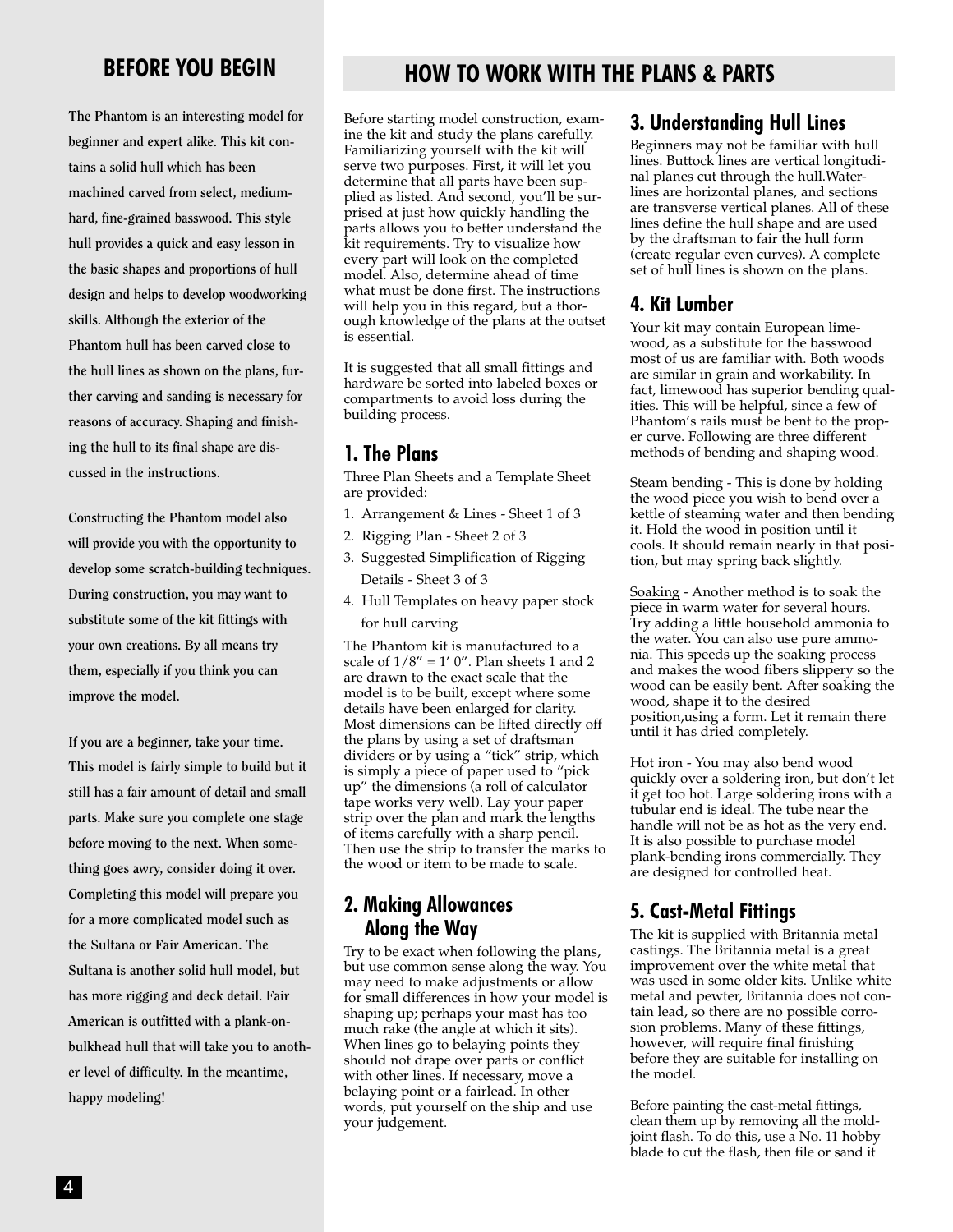with fine sandpaper. It is also suggested that you clean the fittings thoroughly with warm soapy water before applying primer. Make sure they are rinsed thoroughly and allowed to dry before painting.

# **6. Soldering & Working with Brass**

The Phantom had some iron fittings that you can make from brass which you solder together. However, you may desire to use the simplified methods shown on plan sheet 3 to eliminate much of the soldering. If you do solder, the secret is to keep the parts to be soldered clean, and keep the end of your soldering iron clean and well tinned. File or sand the parts, then keep your fingers off. Heat the parts first, then touch the solder. File off any excess solder.

## **WHAT YOU'LL NEED TO START CONSTRUCTION**

The following tools and supplies are recommended for the construction process. Modelers who have built before may have their own favorites.

#### **A. Knives**

- 1. Hobby knife
- 2. No.11 blades
- **B. Files**
	- Set of needle files

#### **C. Clamps**

- 1. A few small C-clamps
- 2. Wooden clothespins
- 3. Rubber bands, #16 and #33

**D. Tool Set** (A small carving tool set or individual gouges and chisels for shaping the hull.

**E. Sharpening Stone** (Necessary to keep tools razor sharp)

#### **F. Boring Tools**

- 1. Set of miniature drills: #60 to #80
- 2. 1/16", 3/32" and 1/8" drills
- 3. Pin vise

#### **G. Miscellaneous**

- 1. Tack hammer
- 2. Tweezers (a few)
- 3. Small fine pointed scissors
- 4. Miniature pliers
	- a. small round
	- b. flat nose
- 5. Bench vise (small)
- 6. Soldering iron or torch
	- a. solder
	- b. flux
- 7. Sewing thread (for seizing; other rigging in kit)
	- a. black
	- b. tan
- 8. Beeswax block (for treating rigging lines)
- 9. 1/2" or 3/4" masking tape
- 10. Wire cutters (for cutting fine wire and strip metal)

**H. Sandpaper** - Fine & medium grit garnet or aluminum oxide (#100 to #220)

**I. Sail Cloth** - Light weave cotton or linen cloth if you intend to add sails. A suitable cotton cloth is available from Model Expo.

- **J. Finishing**
	- 1. Paint Brushes
		- a. fine point for details
		- b. 1/4" to 1/2" flat square for hull

**K. Supplies** (will be covered in detail in the Painting & Staining section and throughout the instructions)

- 1. Paints
- 2. Primer
- 3. Stains and varnish
- 4. White or Carpenter's (yellow) wood glue
- 5. Super glue
- 6. Five-minute epoxy glue
- 7. Wood filler

Note about glues: White glue, or Carpenter's wood glue (yellow in color; also available in tan color), will suffice for most of the model. Five-minute epoxy provides extra strength for gluing fittings. Cyanoacrylate glue (super glue), such as Jet, can be used for quick adhesion and is ideal for adding a touch to a rigging seizing to hold it in place. The best super glue for most applications is a medium viscosity gap-filling type. The watery-thin type is recommended to fill a narrow crack by capillary action. Contact cement or model airplane-type cement is best for gluing the scribed deck sheeting. White glue will warp the wood sheet.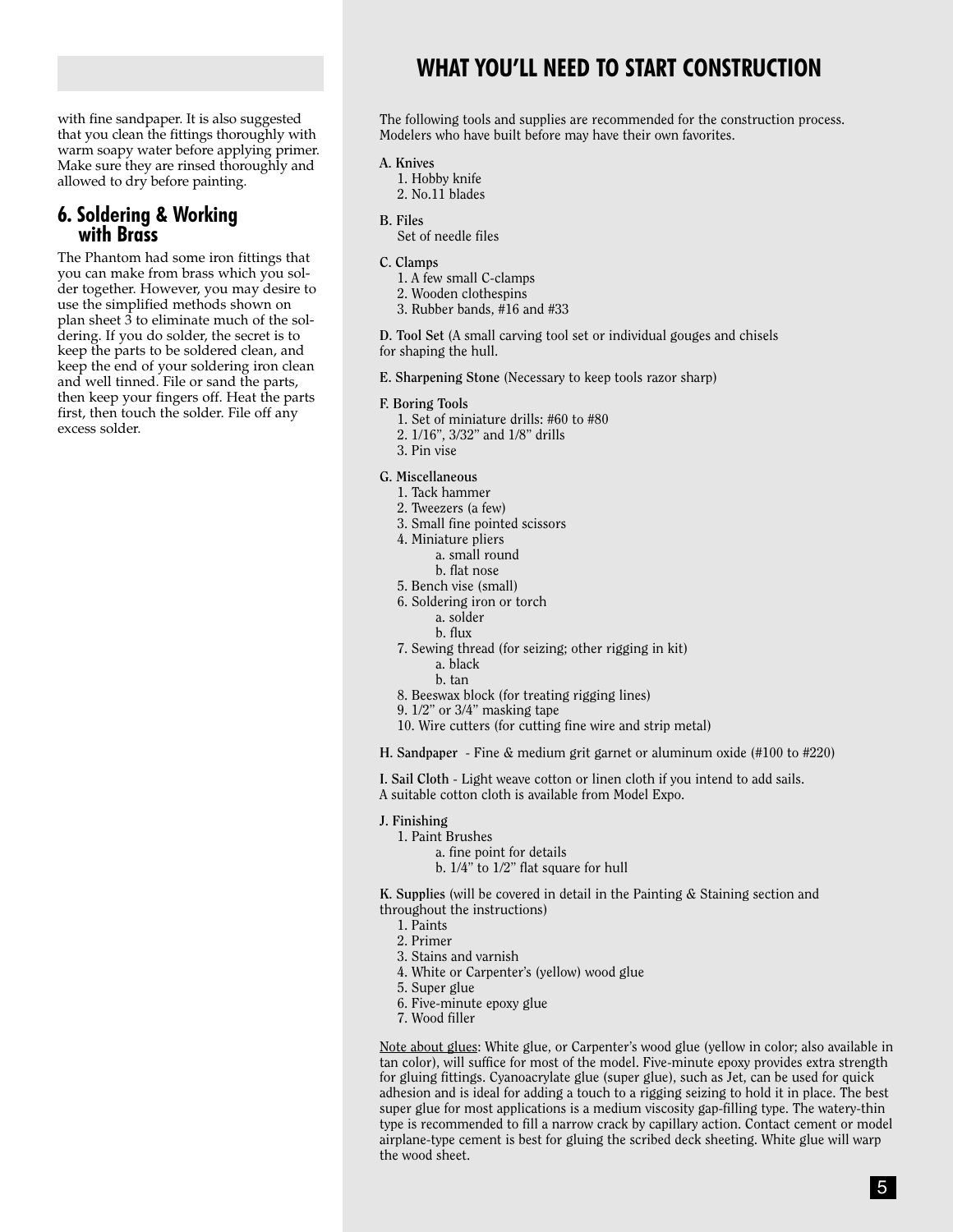## **PAINTING & STAINING STAGE A**

It may seem strange to begin an instruction manual with directions on applying the finishes to the model. Not so! Much time and effort can be saved, and a more professional result can be obtained, if the finishing process is carried out during construction. Proper timing in application of finishes and the use of masking tape to define painted edges should eliminate unsightly glue marks and splotchy stained surfaces. In the end, following these general suggestions will be to your advantage.

#### **Paint**

Use a flat-finish paint such as the model paints made by Floquil, Polly-S, Testors, Humbrol, and Model Masters. You could also use artist's paints by Jo Sonja (used by many bird carvers) or Holbein Acryla Gouache. These paints are a combination acrylic-gouache.

#### **Paint Colors**

The recommended color scheme for the Phantom is shown on the plans.

#### **Primer**

Use a grey primer. Floquil is excellent. The grey color will highlight sanding scratches and other defects better than white primer. Prime all woodwork to be painted, and prime all metal fittings. Lightly sand the primed items. Use a spackling compound, such as Pic-n-Patch brand, to fill any scratches and defects, then re-prime. Careful! Do not prime parts to be stained or varnished.

#### **Stains & Finishes**

For natural finished wood, use a protective coating after staining, such as low sheen polyurethane varnish or the Floquil coatings. You can also use an oil-resin mix such as natural Minwax. Floquil stain, or Minwax stains can be used to tone the wood.

#### **Brushes & Procedures**

Use good quality soft sable or synthetic hair artist brushes. A small pointed brush is good for details. For the main hull areas, use a 1/4 to 1/2-inch flat brush.

Before painting, clean the model with a tack rag. Apply your paint in smooth even strokes, overlapping the strokes as you go. Thin the paint enough to eliminate brush strokes, but not run. You will need four or five coats of the light colors to cover the grey primer, and maybe only two coats of the dark. Check your finish between coats, and sand or add spackle as necessary to get rid of any blemishes.

Anywhere two colors meet, use masking tape. Electrician's black plastic tape is ideal. It leaves a nice edge and is not overly sticky. Do not use drafting tape. The edges are wrinkled and paint may run under them.

#### **SHAPING THE PRE-CARVED HULL**

Sanding alone will not shape the hull enough to precisely match the hull lines. Actual carving should prove to be minimal, but some carving is required, especially at the rail, keel, bow, and stern areas. Particular care should be taken to shape the stern properly, being certain to maintain the symmetry above the rudder.

#### **1. Hull Templates**

For exact carving to hull lines, a template is required for the hull profile and each of the nine stations (see figure 1). A template sheet is provided in the kit, printed on heavy stock paper. Cut the templates out carefully with a No.11 hobby blade. Do not use scissors! You will want a nice smooth edge.

#### **2. Carving the Hull**

Cut a wooden block from scrap to about 2"  $x$  1"  $x$  3/4" thick. Screw the block to the deck so the model can be held in a bench vise for carving. First, check the accuracy of the profile and correct it as necessary, using a long sanding block (see figure 2).

Next, mark the centerline, rabbet lines (where hull meets keel), and station lines on the model (see figure 3). Place the station marks on the center of the hull bottom and on top of the rail so the marks won't be carved off as you work. This illustration also shows where excess wood must be removed from the hull.

Start carving approximately at Template Station 5 (maximum beam) and progress forward, then aft, using chisels and gouges to cut away excess wood. Avoid carving against the grain by shifting forward or aft of Station 5 until you find a spot where you are going with the grain. Basswood carves easily so you probably won't have much problem with the grain.

Carve very slowly, and take off a little wood at a time. Fit the templates as you go, and

make sure they are fitted perpendicular to the keel. Carve until the template fits reasonably well, then use sandpaper to obtain the final shape. At first, the templates will not fit too well. You must compare the template to the hull and visually decide where to remove wood. Cut a little off, then re-check the template. Sand the stern with a sanding block.

Notice that along the top edge of the hull there is a "waist". The hull planking is thicker below the waist than in the bulwarks. Consequently, there is a little step in the hull side. The templates show this step.

Finally, draw a few horizontal pencil lines (like waterlines) and the station lines on the hull. Use these to visually check the shape of the hull. Hold the hull at various angles, and look to see if the pencil lines are fair (even). If you have any unfairness, dips or bumps, they can usually be found with this visual check. You can also use a stiff stick of wood, about 1/8-inch square, to lay on the hull at various locations. Dips in the hull will show up under the stick.

#### **3. Carving the Deck & Bulwarks**

Make yourself a temporary cradle to secure the hull while carving (see figure 4). This cradle also will serve to hold the model for most of the remaining work. Make the cradle so the model sits in it with its waterline parallel to the baseboard and table. The top of the cradle should be below the waterline. Later, when you are ready to paint, or copper, attach a pencil on top of a wooden block, and slide it along the table to mark the location of the waterline.

The machine-carved hull has bulwarks approximately 3/16" thick. They are thicker than required, so they won't break while inside the kit box. The upper surface should be cut to the underside of the cap rail. After you carve the outside of the hull, including the step at the waist, the bulwarks will then be only about 1/16" or 3/32" thick. If necessary, carve the inside of the bulwarks so that the final bulwark thickness above the waist is as close to 1/32" thick as you can get it without damaging the bulwark (see figure 5 for what must be removed). This is the most

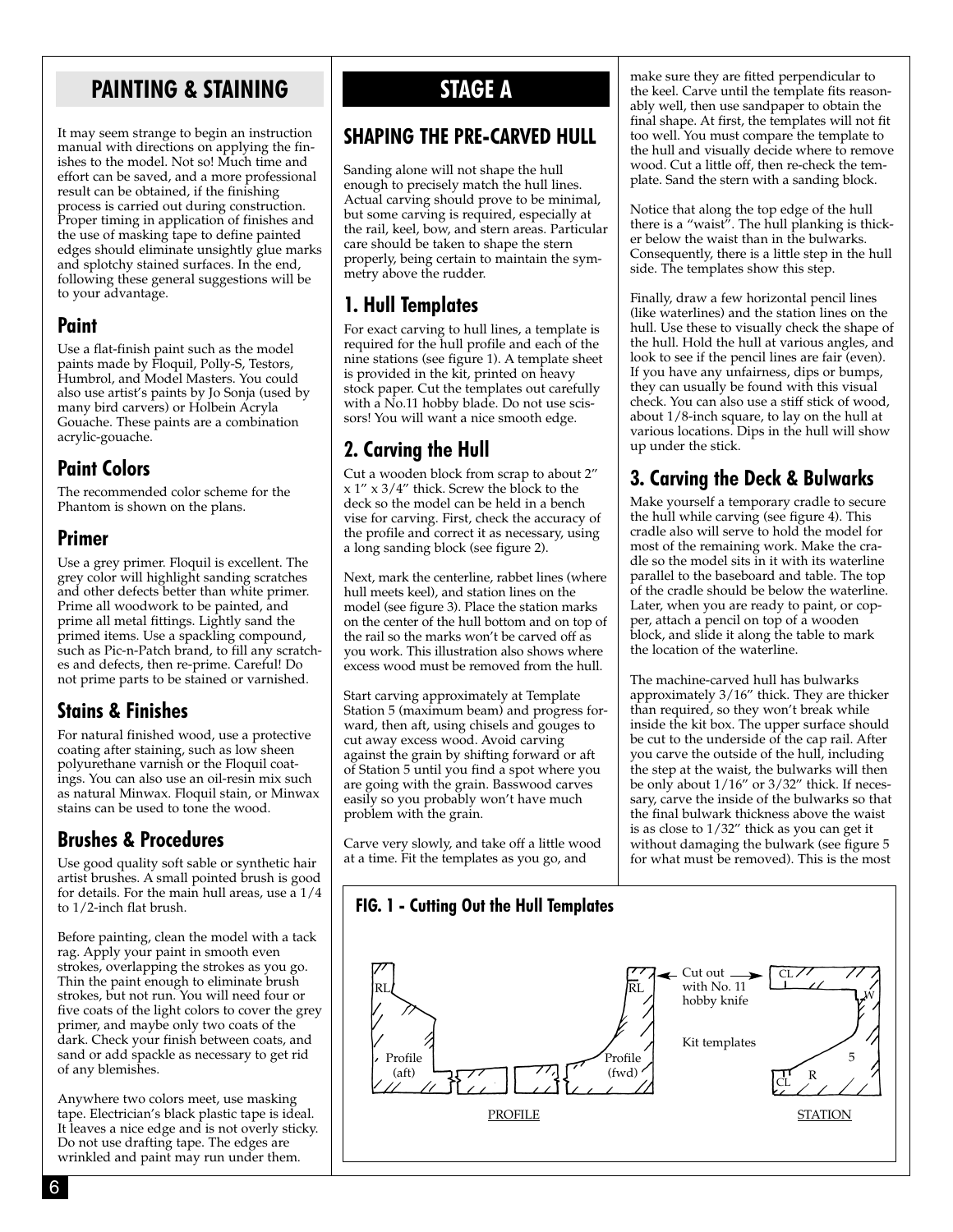difficult part, so work slowly and be careful not to break off the bulwarks as you carve (see figure 6). After carving, sand the surfaces smooth.

The deck will be covered with the scored planking sheet included in the kit, unless you desire to lay individual planks as an option. In any case, you must first take a chisel and square up the corners at the deck step, the transom, and at the bow, and sand the deck smooth (see figure 7).

Next, make a template of the deck camber and shape or sand the deck curvature as necessary. While doing this, check to make sure the bulwark height is correct. If necessary, carve the deck down so the proper height is maintained.

At this stage, the hull should be fully carved. Go over the entire hull with sandpaper, using #220 grit for the final smoothing. Be careful not to round the upper edges of the rail or at the rabbet. These should be sharp corners.

CARVING BULWARKS



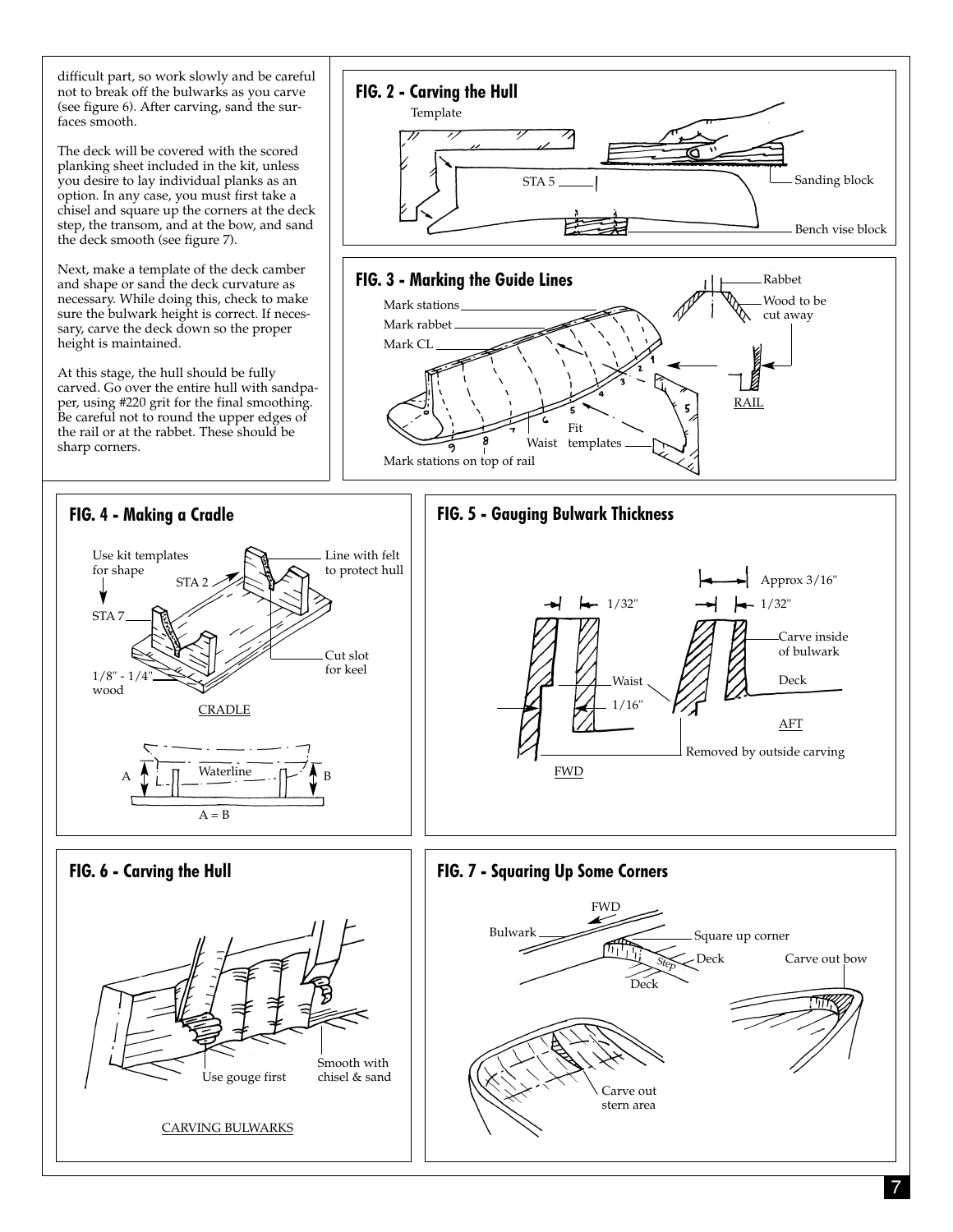#### **STAGE B**

#### **COMPLETING THE BASIC HULL STRUCTURES**

#### **1. Installing the Keel, Stem & Sternpost**

Pre-cut the keel, stem and sternpost and install them (see figure 8). Make sure the grain of the wood is in line with the piece. Use some scarf joints as shown in the sketch. Use pins or dowels to position the parts before gluing. Scrape off any glue squeeze-out. Fill any gaps remaining at the glue joints with wood filler and then sand.

At this stage, drill the pilot holes through the keel for launching ways or pedestal mounting.

#### **2. Installing the Rudder**

The rudder can be made now or later (see figure 9 for construction). The pintles and gudgeons are made from the brass strip provided, or by using paper strips.

#### **3. Drilling the Larger Holes in the Hull**

Before going any further with the details, drill all the large holes in the hull. These would include a hole for the rudder post and bowsprit, and two mast holes. File the bowsprit hole square after drilling. For the mast holes, make a template so you will drill at the correct mast angle (see figure 10 for some ideas).

#### **4. Holes to be Drilled as Work Progresses**

There will be a few other holes to drill as the work progresses. For example, the hawse holes for the anchor cable are drilled through the bulwarks forward. You will also need to drill small holes for inserting eyebolts that hold blocks for the rigging, and holes for pinning various parts in place.

#### **5. Planking the Deck**

Note: On the aft deck area, the plans show that the planking is parallel to the bulwarks rather than centerline. If you use the scribed decking in the kit you will have to ignore this curvature. For authenticity, however, you could plank this area of the deck with separate individual planks.

At the deck step, fit the edge plank (see figure 11). Next, make a paper template for each of the two deck areas to fit snugly against the edge planks and the bulwarks. Cut the openings for the masts in the appropriate templates. Place the tem-



or just slightly thicker, there is a waterway-nibbing strake, also called covering board. If you want to add this detail, cut

the waterway, and glue the waterway to the edge of the sheet (see figure 12).

Make sure the scored lines of the planking are parallel to the centerline. Glue the planking down with contact cement or model airplane-type cement (see gluing

notes on page 5 ).

the edge off the scribed deck, the width of Before installing the bulwark stanchions (also called timberheads), cut the scupper slots in the bulwarks. Drill a series of small holes along the scupper, then cut out the slots with a hobby knife. Sand the slots smooth.

> Cut each bulwark stanchion to length and glue them in place. Cutting and mounting the stanchions is tedious work, so exercise great care in the installation. Check the plans for spacing and appearance. Glue the rail atop the bulwark and stanchions, making sure it extends slightly beyond the bulwark outboard and stanchions inboard. Use pins to help align and hold the rail in place (see figure 13). The splash rail forward is added next on top of the main rail. Steam-bend this in place.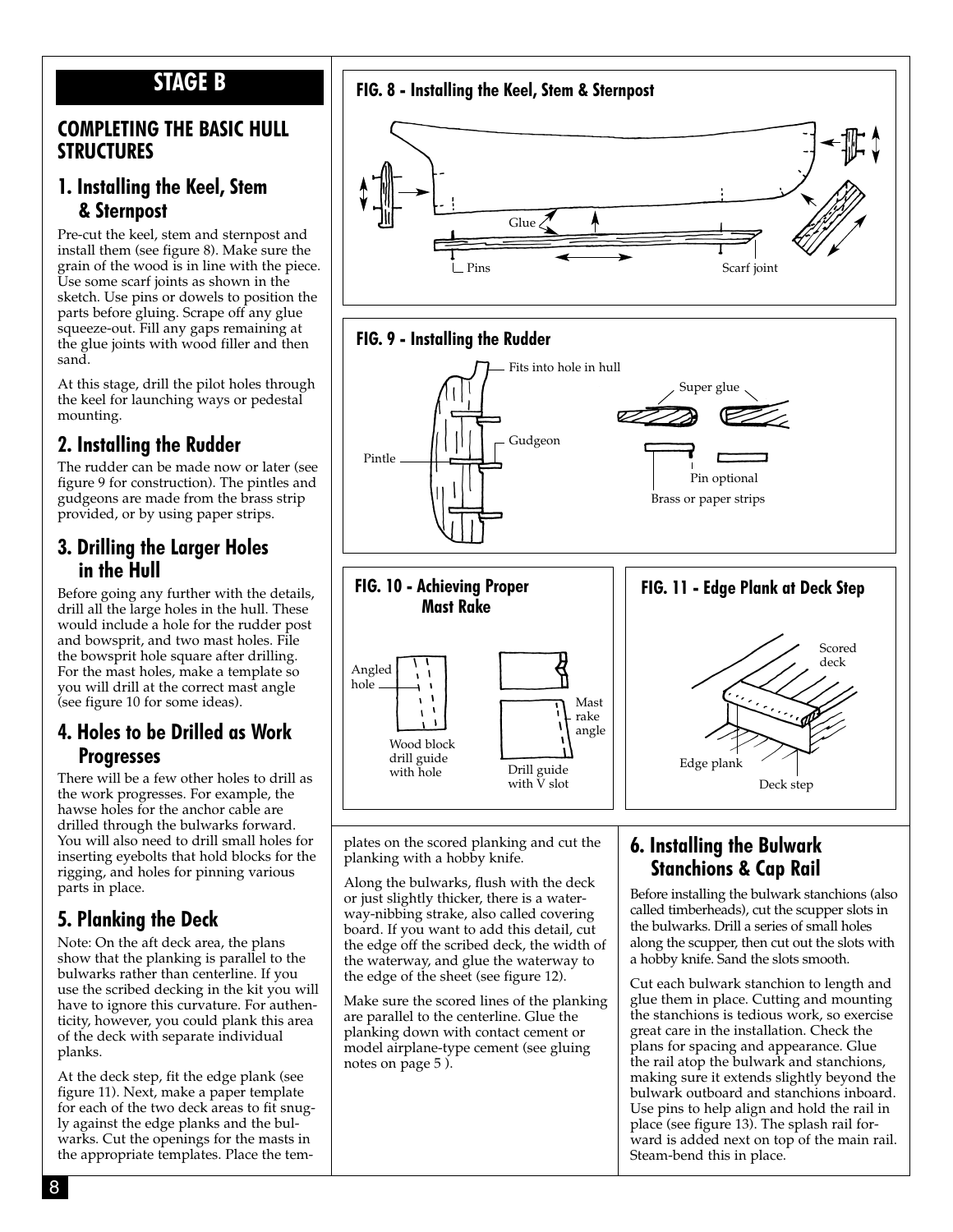#### **7. Coppering the Hull**

You have the option of painting the hull bottom a copper color, or installing the copper included in the kit. If you plan to copper the hull, now is the time to do it before you get any more detail on deck.

To copper your Phantom, the kit includes a roll of 1/4"-wide self-stick copper strip. You can use the strip in long lengths and scribe the seams, or cut off individual plates. Plan sheet 2 shows the size of plate required.

With the hull upside down, use a pencil to mark the seams on the hull as a guide. Begin with the keel at the sternpost and work up to the waterline and forward, lapping the plates as you go. The plates should be applied in belts (see figure 14). Where one belt goes under the next belt, this is called a gore end. A lower belt need only go under the upper belt enough to form a lap. The belt at the waterline is a horizontal single strake.

Though not shown on the plans, the rudder should also be covered. See the photo on the kit and on the sketch.

If you wish to simulate nails in the plating (questionable at this scale) you can use a pounce wheel to indent the copper. Such a wheel is available from Model Expo.

The copper can be left to tarnish naturally, or you can make it a weathered blue-green by applying a chemical called Patina-It. This is also available from Model Expo www.modelexpo-online.com



FWD

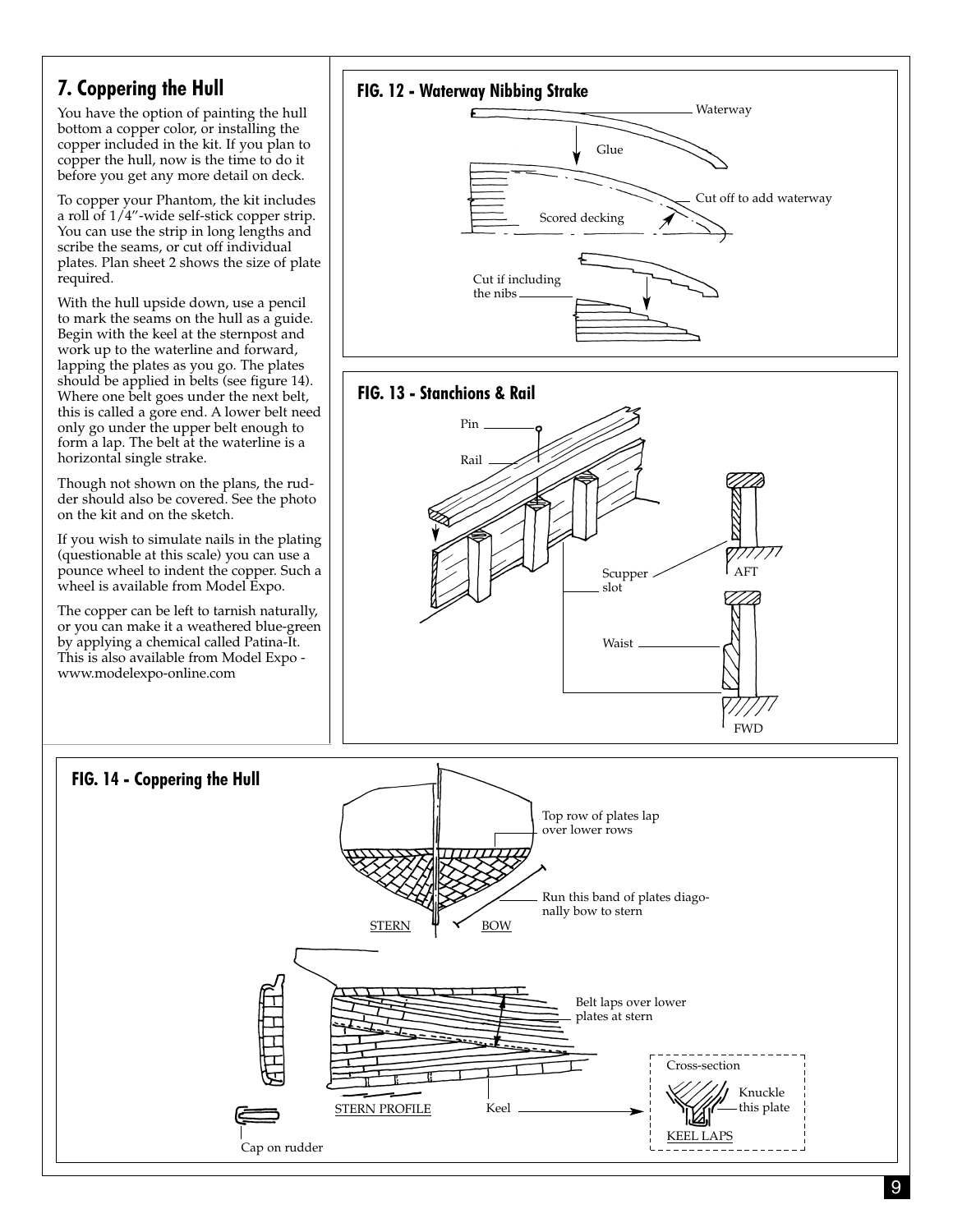# **STAGE C STAGE D STAGE E**

#### **MOUNTING THE HULL**

Before proceeding with additional work it is best to mount the hull. This step will help prevent details from becoming damaged during handling and will allow you to make any alignments that require a true waterline. Proper mounting of the hull is very important and will allow the accurate building and aligning of the remainder of the model. While any modeler can devise his own mounting, this kit contains a mounting board and launching ways system. A second option, is the use of brass pedestals which can be purchased separately.

#### **1. Launching Ways**

This type of mounting is most suitable for models without sails. A separate set of instructions for the ways is included in the kit.

#### **2. Mounting Board with Two Pedestals**

If you decide to use the mounting board and pedestals, drill the pilot holes for the pedestals. The model should sit with the waterline parallel to the baseboard. If something went wrong and the balance is off, you can add a brass shim under one pedestal to correct it. One pedestal should be longer than the other, so buy the correct lengths.

Note: It is recommended that either choice mounting piece be finished before mounting the Hull Assembly into place. During mounting, be sure that the rails of the hull are level with the mount. Future alignments, especially the masting, will be gauged from this base.

#### **ADDING THE HULL DETAILS**

With the model mounted, you are now ready to add the hull details. Mark the location of all parts in light pencil. Measure from some bench mark such as a mast hole, deck step, or the centerline.

#### **1. Wheelbox, Companionways, & Skylight**

Make these parts from the solid wood blocks provided in the kit, or you could build them up from sheet wood (see figure 15 for some details). The steering wheel is a Britannia casting. Paint it to look like a wooden wheel.

The skylight has round bars over the glass. However, at this model scale this detail is almost impossible. You can paint the glass area light blue, and if you feel capable, paint some fine black lines to represent the bars.

#### **2. Britannia Castings**

The cockpit coaming, hawse pipe lips, anchor, stove pipe, fife rails, ventilator, pumps, winch bitts, cleats, and bollards are all Britannia castings. Clean them up, prime, and paint the parts before installing them on the model. Most of these fittings require that you drill holes in the deck for inserting the fittings. Use a small amount of glue in the holes and be careful not to have any glue squeeze-out.

For the fife rails, make sure the belaying pins holes are clean. You can glue the brass pins in the holes before installing the fife rails.

For some scratch-building practice, try making some wooden or brass fittings and substitute them for the Britannia castings.



#### **MAST & SPAR CONSTRUCTION**

The mast and spar dowels included in the kit are round, but not tapered. True to scale, masts and spars should be tapered along their full length. Note also that the ends of the boom, gaffs, and masts are stepped down to provide a shoulder for an eye band.

#### **1. Shaping the Lower & Top Masts: Fore & Main**

There are two mast assemblies for the Phantom. They are a fore mast and main mast and are built up in two sections: lower and top. Each should be connected at the doublings by mast caps and lower band (fore) and spreader (main).

Establishing the Correct Curve of the Masts: The correct shape of the masts is shown on the plans. Each of the mast sections should be tapered in a slight (parabolic) curve and not in straight lines (see figure 16 ). The best way to taper masts from dowels is to cut the taper into squares, then octagons, and finish by sanding into circles (see figure 17 ). For the Phantom, the diameters are rather small, so you probably can just hand-sand the tapers, or chuck them in an electric drill and sand the taper.

Shaping the Mast Heads: As you shape the masts, square up the mast head at the top and cut the tenon for the mast cap (see figure 18 ).

#### **2. Assembling the Masts: Fore & Main**

Next, assemble the two top masts (the fore is a signal pole) onto the two lower masts by first gluing the caps in place. The main mast has a spreader which can be made from brass wire. Install the topmasts, making sure they line up straight with the lower masts. Plan sheet 2 shows enlarged views of the mast details.

When the mast assemblies are completed, stain and varnish them and set them aside to dry.

Note: Even though sails may not be installed, the fore and mainsail mast hoops should be installed. These can be made from brass wire. Wind a wire around a dowel or drill bit slightly larger than the mast. Then, cut the winding into split rings. Glue or solder the ring together. Place the rings on the masts before you add the main boom rest and before installing the mast assemblies.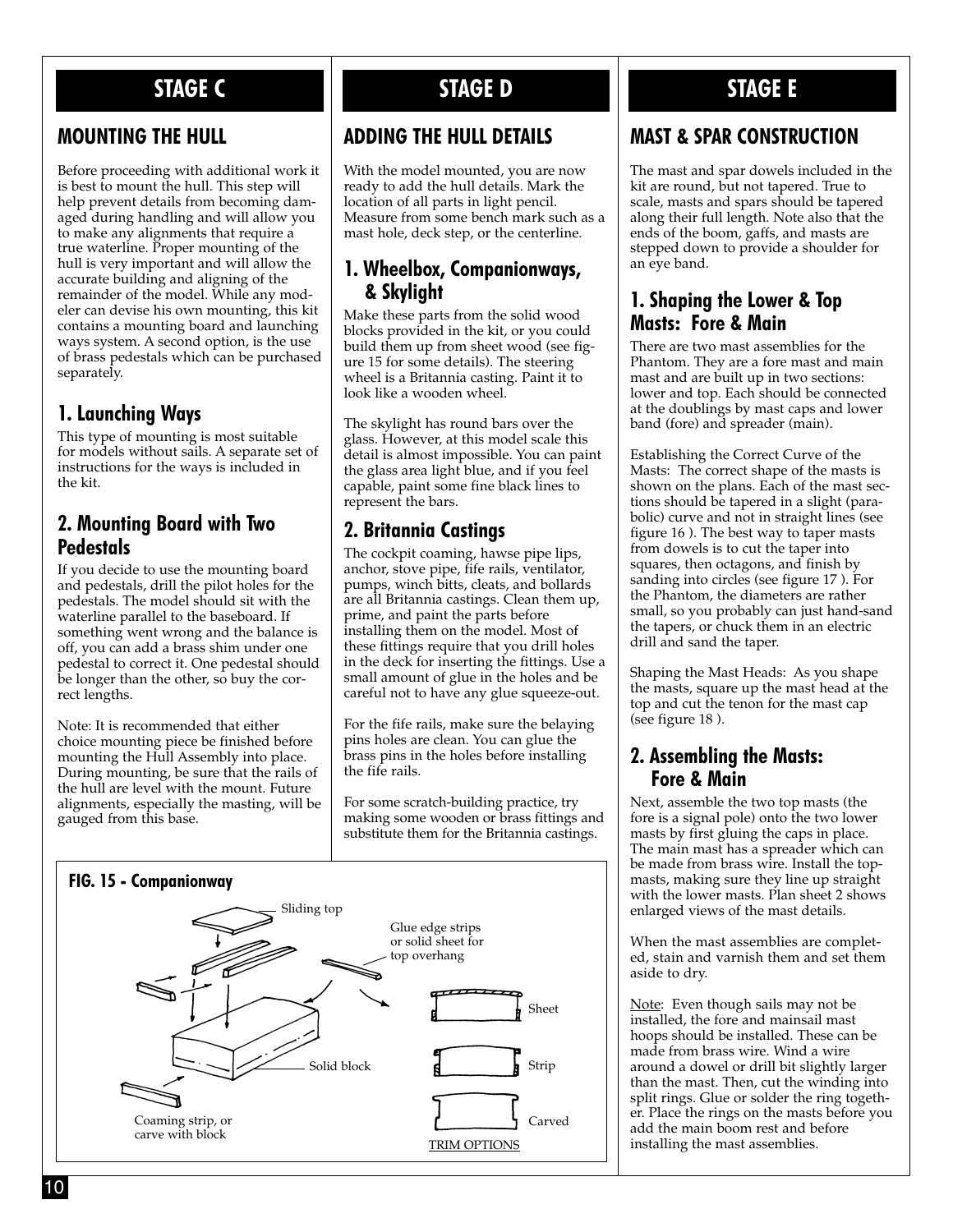

11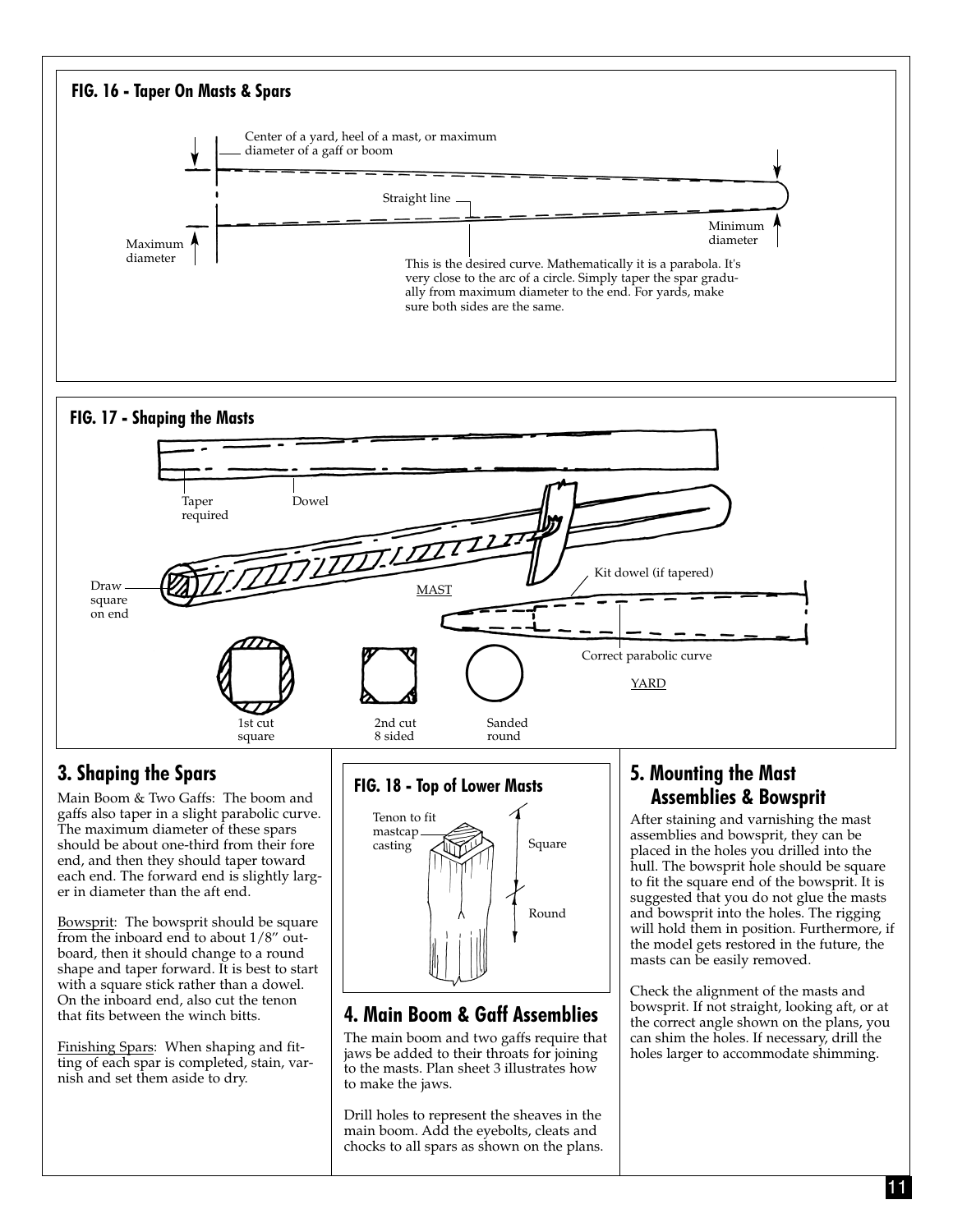# **STAGE F**

#### **GENERAL RIGGING INFORMATION**

For this model you will be concerned with six different basic types of lines:

STANDING RIGGING - 1. Shrouds: there are a total of 6, three on each side of the ship. They are fixed lines that support the lower masts and run from the mast bands on the mastheads to deadeyes and chainplates along the outside of the ship. 2. Main topmast backstay: similar to a shroud, but supports the main topmast on each side of the ship. 3. Stays: are fore and aft fixed lines that support the masts and spars. 4. Footropes: are for seamen to stand on when furling sail;

RUNNING RIGGING - 5. Halliards or Halliards: these are lines that move and are used to hoist sails or flags; 6. Downhauls, Reef tackle, Sheets and topping lift: all these lines move, are used to work the gaffs, boom or sails. Downhauls and reef tackle are used to haul down a spar or sail; Sheets secure the lower ends of the sails; The topping lift passes through a block at the masthead and takes the weight of the main boom by lifting.

You should have no trouble following the leads and the belaying points. When confronted with options, put yourself "on board" the real ship and from that perspective decide what you would do.

#### **1. Rigging Sail Lines**

The Phantom model is intended to be completed with sails removed. It looks better on the launching ways mounting system. However, even without sails, some of the rigging lines such as halliards and downhauls should remain, along with their lead blocks. Some of the lines should be hooked together, such as the jib halliards and downhauls. The running ends of these lines should be belayed at their proper locations.

Adding the sail rigging lines on the Phantom adds tremendously to the look of the model, especially at the forward stays where the contrasting black stay and light running lines, along with their blocks, create interesting visual detail.

#### Sail Making Option:

The sails are shown on the Rigging Plan for those who wish to make them. Sailmaking details can be found in other Model Expo instruction books.



#### **2. Choosing the Right Size Lines**

All of the standing (fixed) rigging is done using the black line in the kit. The black color represents the permanently tarred rigging used on the real ship. Use the heavier line for the shrouds, the stays, and bobstay. Use the next size for the backstays and footropes, and use sewing thread (not in kit) for seizings and lanyards. Lanyards are lines which pass either through deadeyes to tighten the shrouds. The natural color lines in the kit are used for the running rigging that is reaved through blocks.

#### **3. Applying Beeswax to the Lines**

Before placing the lines on the model, run the line through a block of beeswax several times. Then, run the line through your fingers. This heats the wax slightly and rubs it into the line. The beeswax will cut down on fuzz and protect the line from moisture.

#### **4. Seizing the Lines**

Seizing of lines (binding or securing two lines or different parts of the same line) can be done as shown in figure 19). To prevent seizings from unraveling, add a touch of super glue.

#### **5. Blocks, Strops, & Fittings**

The blocks in the kit are so small that it will not be easy for you to create the exact detailing. Some modeling shortcuts are in order (see figure 20).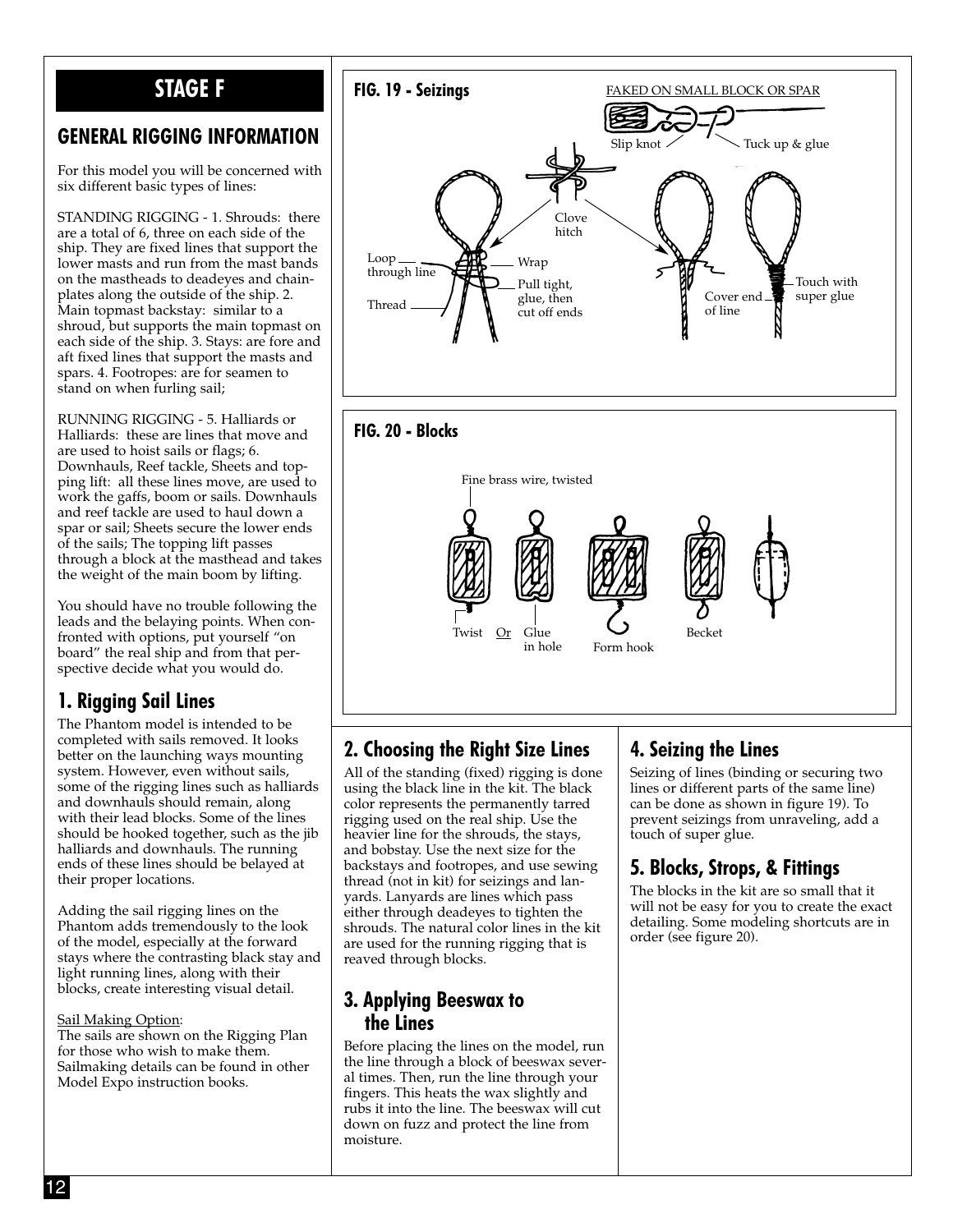# **STAGE G**

#### **STANDING RIGGING**

#### **1. Bowsprit Rigging**

Begin the standing rigging with the bowsprit. Plan Sheet 2 shows enlarged views of the rigging and Plan Sheet 3 shows some model simplifications. Where paper strip is shown for a simplified iron band, you could also use some of the selfstick copper stripping included in the kit.

#### **2. Shrouds**

The shrouds are the strong lines that support the masts laterally. They are attached along the outside of the ship using chain plates, lanyards and deadeyes. The chain plates are made of brass wire or strip. To set up the shrouds, make a temporary jig of brass wire to space the deadeyes as you do the seizings (see figure 21 and plan sheet 2). Keep an eye on the masts as you rig the shrouds, so you will not pull them out of line.

#### **3. Stays**

Stays also are support lines for spars, but more especially for masts in a fore and aft direction. Install all the fore and aft stays after the shrouds are completed (see plan sheet 2 for enlarged details at the masthead).

Note that the main topmast back-stays should set up to a tackle at the rail rather than deadeyes. The tackle part is a running line, therefore it should be tan in color. The fixed portion above the tackle is black like the other stays.

#### **4. Footropes**

Footropes are required on the bowsprit and the aft end of the main boom. Beeswax these thoroughly so they will hang in a smooth curve.

# **FIG. 21 - Spacing the Deadeyes with a Jig** Pull tight & seize





# **STAGE H**

#### **RUNNING RIGGING**

## **1. Fore & Mainsail Rigging**

Gaff and boom rigging details are next (see figures 22 and 23). The main gaff can be rigged in the up position or down on top of the boom. However, in the up position the appearance is fuller. See the model on the kit box.

The reef pendants and tackle can be omitted if no sails are installed.

#### **2. Jib & Fore Staysail Rigging**

Rig the Jib and Fore Staysail halliards and downhauls as shown (see figure 24). Since there are no sails, the sheets will be omitted. If you add sails or furled sails, the sheets must be included.

#### **3. Main Topmast Staysail & Gaff Topsail Rigging**

These can be rigged similar to the jib. Connect the halliards and downhauls together. The sheets can be omitted if no sails are used, or you can include the sheet and knot it off at a block.

## **4. Belaying the Running Rigging**

The belaying points shown on the plans illustrate a solution to belaying all the lines, but it is certainly not the only solution. Lines were belayed differently on various ships. You must, however, use some common sense. The lines must lead easily to the belaying points. Each belaying point should have a coil of rope (see figure 25 for some modeling ideas).

## **5. Final Touches**

After all the rigging is in place, re-check every line, and make sure all the seizings are sound. If necessary, add another touch of super glue to seizings. Check to see if there are any shiny places on the rigging. If necessary, touch up the standing rigging with black paint, or black liquid shoe polish. For running rigging, use a tan stain, or brown liquid shoe polish.

Check to see if any of the painted wooden parts were marred or scratched during the rigging process and touch up as necessary.

*Congratulations—you've done it***!** Your model should now be complete. We hope you like the results and look forward to helping you with your next ship modeling project.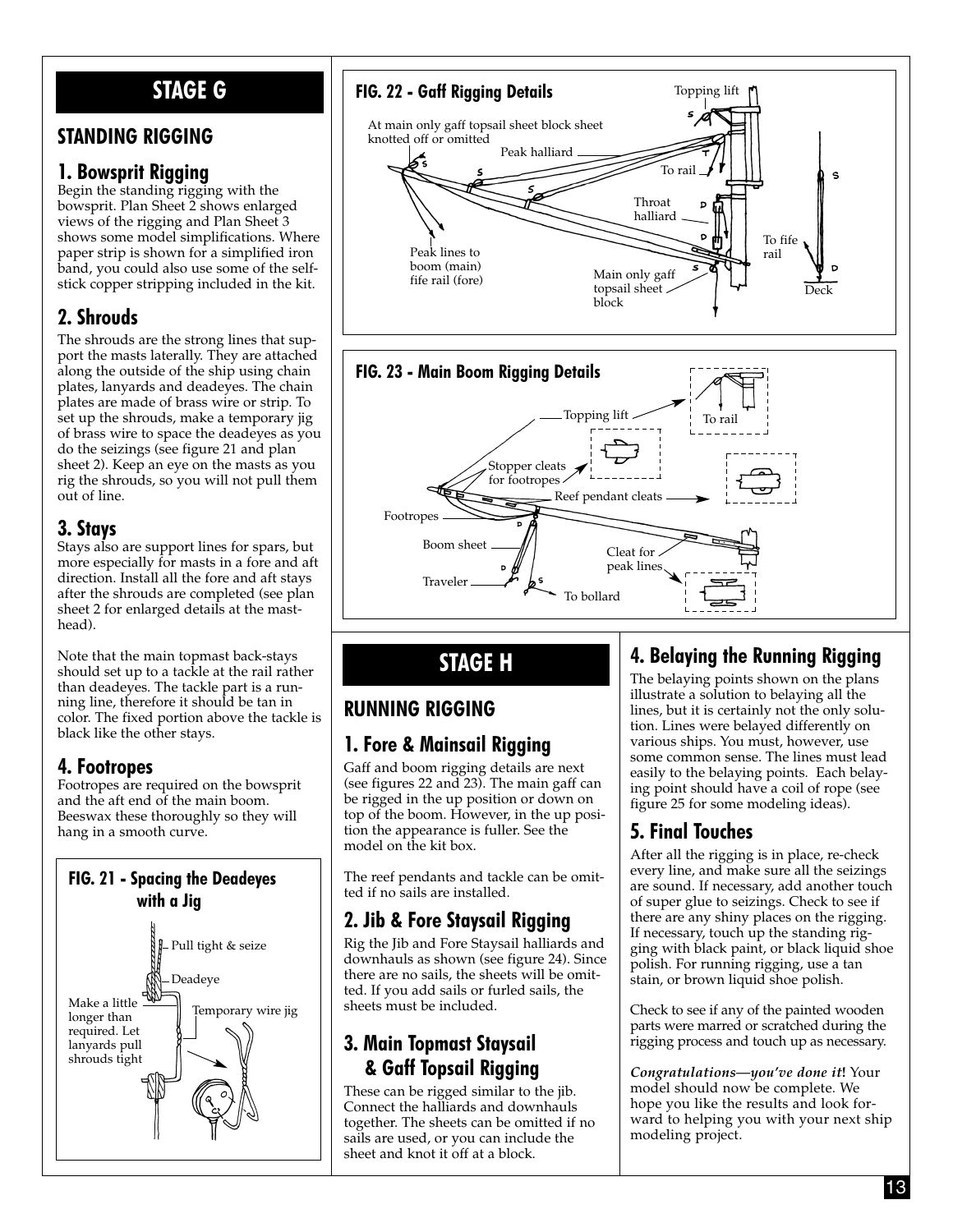

| ט ווט טוח                     |       |                                 |                                   |  |
|-------------------------------|-------|---------------------------------|-----------------------------------|--|
| Diameters for Lifesize Vessel |       | Diameters in Tenths of an Inch  | Diameters Converted to 1/8" Scale |  |
|                               |       |                                 | $.01 \times$ Inches in 10ths:     |  |
| 5/16"                         |       | .3125"                          | $.003$ " (.08mm)                  |  |
| 3/8"                          |       | .375"                           | $.004$ " (.10mm)                  |  |
| 1/2"                          | .5"   |                                 | .005" (.13mm)                     |  |
| 5/8"                          |       | .625"                           | $.006"$ (.15mm)                   |  |
| 3/4"                          |       | .75"                            | .008" (.20mm)                     |  |
| 7/8"                          |       | .875"                           | .009" (.23mm)                     |  |
| 1"                            | 1.00" |                                 | $.010$ " (.25mm)                  |  |
| $1 - 1/4"$                    | 1.25" |                                 | $.013$ " (.33mm)                  |  |
| LOCKS<br>в                    |       |                                 |                                   |  |
| Lengths for Lifesize Vessel   |       | Lengths Converted to 1/8" Scale |                                   |  |
| 4"                            |       |                                 | .04" (1.02mm or 1/32")            |  |
| 5"                            |       |                                 | .05" (1.27mm or 3/64")            |  |
| 6"                            |       |                                 | .06" (1.52mm or 1/16")            |  |
| 7"                            |       | .07"(1.78mm or 5/64")           |                                   |  |
| 8"                            |       | .08" (2.03mm or 5/64")          |                                   |  |
| 10"                           |       | .09" (2.28mm or 3/32")          |                                   |  |
| 12"                           |       | .13" (3.30mm or $1/8$ ")        |                                   |  |
|                               |       |                                 |                                   |  |

#### **RIGGING LINE DIAMETERS**

.10mm (.004")

.20mm (.008")

.25mm (.010")

.40mm (.016")

.50mm (.020")

.60mm (.024")

.75mm (.030")

.80mm (.032")

.90mm (.035")

.95mm (.037")

1.00mm (.039")

1.20mm (.047")

1.25mm (.049")

1.30mm (.051")

1.50mm (.059")

1.60mm (.063")

1.70mm (.067")

1.75mm (.069")

2.00mm (.079")

2.50mm (.098")

#### **FORMULAS FOR CONVERTING MILLIMETERS AND INCHES**

**1 mm = .03937 of an inch**

**To find tenths of an inch:**  $.03937"$  x mms = tenths of an inch

**To find mms from tenths of an inch:** Tenths of an inch  $\div$  .03937" = mms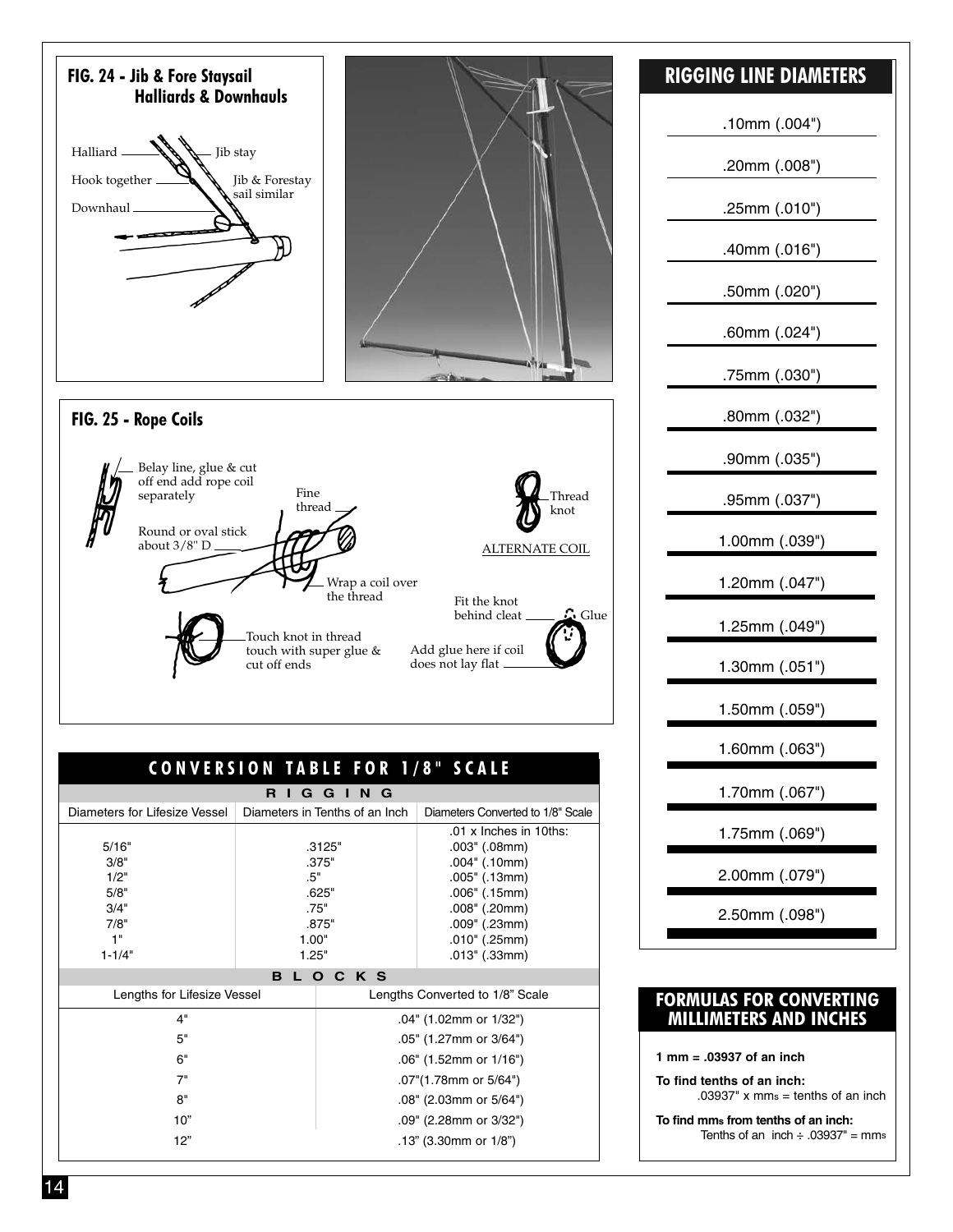# *The Latest*<sup>\*</sup> *Kits for the printing of this manual, some* of these kits were not yet released. Please ese our website (www.modelexpo-online.com) or call

1-800-222-3876 (Mon-Fri 9-5 ET) for availability, prices and expected in-stock dates.



#### **HARRIET LANE, UPDATED! BACK BY POPULAR DEMAND**

Built in New York for the U.S. Revenue Service in 1857, the Harriet Lane was powered by a combination of steam and sail. She was 180 ft. long, with a 30 ft. beam, and carried a 30 lb. Parrott rifle, plus three 9" smooth-bore Dahlgrens. Her design clearly illustrates the transition from sail to steam. **NEW!** BACK BY POPULAR DEMAND SOLID HULL KIT<br>The Diesel harbor tug Despatch #9 was **NEW!** 

> Harriet Lane features a machine carved hardwood hull which needs only light shaping and sanding. We provide plank-scored basswood for decking and cabins, spars and hardwood blocks. Ladders, anchors, paddle wheels, two ship's boats, four cannon with carriages and numerous other fit-

tings are finely cast Britannia metal. We've upgraded the kit to include laser cut paddle wheel covers. Newly Detailed plans and newly written clear instructions by master ship modeler, Ben Lankford, are easy to follow. (Baseboard and brass pedestals are not included.)

**Solid Hull Kit • Entry Level** • **No. MS2010** • Length 13-1/2" / Height 13-1/2" / Scale 1/8" = 1 ft. (1:96)

**Harriet Lane Paint Set:** Seven 1 oz. bottles of Model Shipways paint: **No. MS2010MS**

**Walnut Display Base:** Routed and ready for finishing. 20" x 4-1/2". **No. RH4520**

**Brass Display Pedestals:** Pre-drilled from top to bottom and slotted to fit the keel. You'll need three. Height 1-1/8" **No. MS0812**



#### **FAIR AMERICAN, PLANK-ON-BULKHEAD KIT**

Fair American is a reproduction of a model built over 200 years ago, now on exhibit at the U.S. Naval Academy Museum at Annapolis, MD. She is said to represent the 14-gun privateer Fair American sailing out of Charleston in 1778.

Plank-on-bulkhead construction uses high quality basswood, the preferred wood of professional modelers. All structural hull parts and major fittings are laser cut, so they fit together with remarkable ease. The kit contains over 60 cut or shaped wooden parts, plus 120 extra wood strips for a second layer of planking, should you wish to build your model with a double planked hull. More than 500 fittings of wood, brass and Britannia metal fittings include 14 brass guns on wooden carriages, cannon, chainplates, bell, anchors and wheel. Seven plan sheets a 48 page instruction book by Erik A.R. Ronnberg, Jr.

and Ben Lankford, plus a 38-page guide to planking the hull make building easy. (Display base and brass pedestals are not included.)

**Fair American Paint Set:** Six 1 oz. bottles of Model Shipways paint: 1 each/MS4839 Primer, MS4830 Hull/Spar Black, MS4803 Hull Tallow, MS4802 Bulwarks Red, MS4825 Deck Light Gray, MS4969 Gold. **No. MS2015MS Walnut Display Base:** Routed and ready for finishing. 20" x 4-1/2" **No. RH4520**

**Brass Display Pedestals:** Pre-drilled from top to bottom and slotted to fit the keel. You'll need two sizes for level display. **No. MS0812** Height 1-1/8" **No. MS0813** Height 1-3/8"

#### **DESPATCH #9 SOLID HULL KIT**

built for the Marine Corps in 1945 at Tampa, FL from a US Army design. Later sold to Standard Oil of California, she worked oil barges in the San Francisco Bay area. Powered by a Busch-Sulzer 6-cylinder engine, she was equipped with practically every modern device of the time, including electric capstan, electric towing machine and watertight doors. Despatch #9 was 85 ft. long with a 23 ft. beam.

Kit features a pre-shaped, machine carved solid wood hull, shaped deck house and superstructure. Other wood-

en parts include dowels, strips, sheets and blocks. Brass wire and airports, plus over 80 cast Britannia metal fittings outfit your model just like the real tug. Clear plans and instructions make building easy. (Wooden display base and brass pedestals are not included.)

#### **Entry Level • No. MS2011 • Length 13-1/2" / Height 7-1/2" / Scale 5/32" = 1 ft.**

**Despatch No. 9 Paint Set:** Eight 1 oz. bottles of Model Shipways paint: 1 each/MS4839 Primer, MS4830 Hull/Spar Black, MS4801 Bulwarks Dark Green, MS4816 Deck House Dark Buff, MS4835 Bright Red Trim, MS4828 Iron/Cannon Black, MS4823 Clipper Pearl Gray, MS4962 Aluminum. **No. MS2011MS**

**Walnut Display Base:** Routed and ready for finishing. **No. RH4512**

**Brass Display Pedestals:** Pre-drilled from top to bottom and slotted to fit the keel. You'll need two. **No. MS0812**



eyebolts and belaying pins, plus hardwood blocks and deadeyes. Scribed decking, wooden masts and yards, and three diameters of cotton rigging provide the finishing touches of authenticity. With the help of clearly drawn plans and illustrated instructions, even first time builders can finish an impressive model. (Display base and brass pedestals are not included.)

**Entry Level** • **No. MS2003** • Length 24"/Height 18"/Scale 5/32" = 1 ft.

Intermediate Level • No. MS2015 • Length 26-1/2" / Height 22" / Scale 1/4" = 1 ft.<br>Dapper Tom Paint Set: Six 1 02. bottles of Model Shipways paint: 1 each/MS4839 Primer, MS4830 Hull/Spar – Dapper Tom Paint Set: Six 1 oz. b **No. MS2003MS**

**Walnut Display Base:** Routed and ready for finishing. 20" x 4-1/2". **No. RH4520**

**Brass Display Pedestals:** Pre-drilled from top to bottom and slotted to fit the keel. You'll need two sizes for level display. **No. MS0812** Height 1-1/8" **No. MS0813** Height 1-3/8"

#### **BIBLIOGRAPHY**

**1. A Dictionary of Sea Terms, Ansted, A., Brown, Son and Ferguson, 1967.**  A useful collection of general definitions.

**2. The Ashley Book of Knots, Ashley, Clifford W., Doubleday & Co., 1944.**  Great compendium on knots and ropework.

**3. The Neophyte Shipmodeler's Jackstay, Campbell, G. F., Model Shipways, 1962.** For the beginner, contains general information on modeling, drawing from many types of sailing vessels.

**4. The Ship Model Builders Assistant, Davis, Charles G., Marine Research Society, Salem, 1926. Sweetman reprint, 1960.**

Has many useful articles on model techniques; unfortunately, some of the text dealing with historical aspects of vessels and their construction is inaccurate. Beware of anachronisms.

**5. American Ship Models, Grimwood, Victor R., W. W. Norton, 1942. Bonanza** reprint. Contains much useful information on modeling techniques and a very good chapter on tools and materials.

Note: Most books are available from Model Expo at www.modelexpo-online.com. Check current catalog or website for availability.

**MODEL SHIPWA** 

**SOLID HULL KIT**  During the early 19th century, many Baltimore clippers were granted privateering licenses by the US government. Only a fast, well handled ship could be reasonably sure of reaching its destination. Privateers like the Dapper Tom depended on their sailing abilities and fire power to prey on foreign shipping and to escape the British men-of-war patrolling the high seas.

**DAPPER TOM**

Kit features a machine carved basswood hull with accurately shaped bulwarks and transom. Fittings include 8 cast metal cannon, mast caps, anchors, capstan and gratings, brass